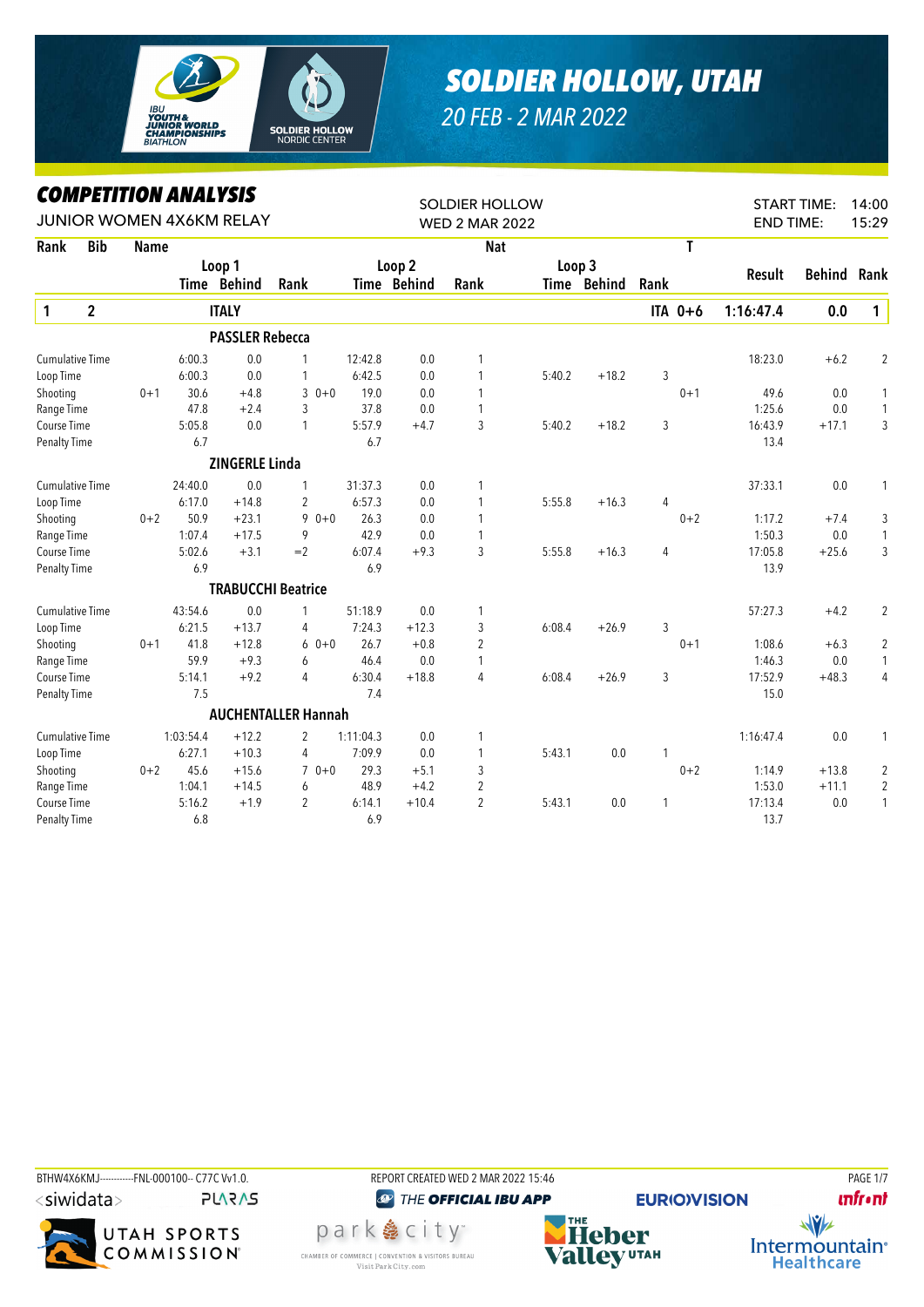| Rank                                           | <b>Bib</b> | <b>Name</b> |                     |                               |                           |                           |                                  | <b>Nat</b>                          |        |             |                     | T        |                   |                    |                            |
|------------------------------------------------|------------|-------------|---------------------|-------------------------------|---------------------------|---------------------------|----------------------------------|-------------------------------------|--------|-------------|---------------------|----------|-------------------|--------------------|----------------------------|
|                                                |            |             |                     | Loop 1<br>Time Behind         | Rank                      |                           | Loop <sub>2</sub><br>Time Behind | Rank                                | Loop 3 | Time Behind | Rank                |          | Result            | <b>Behind Rank</b> |                            |
|                                                |            |             |                     |                               |                           |                           |                                  |                                     |        |             |                     |          |                   |                    |                            |
| $\overline{2}$                                 | 6          |             |                     | <b>GERMANY</b>                |                           |                           |                                  |                                     |        |             |                     | GER 1+8  | 1:17:12.2         | $+24.8$            | $\overline{2}$             |
| <b>Cumulative Time</b>                         |            |             |                     | <b>PUFF Johanna</b><br>$+4.2$ | 4                         | 13:35.6                   | $+52.8$                          | 7                                   |        |             |                     |          | 19:05.8           | $+49.0$            | 3                          |
| Loop Time                                      |            |             | 6:04.5<br>6:04.5    | $+4.2$                        | 4                         | 7:31.1                    | $+48.6$                          | 9                                   | 5:30.2 | $+8.2$      | $\boldsymbol{2}$    |          |                   |                    |                            |
| Shooting                                       |            | $0 + 1$     | 33.5                | $+7.7$                        | 6<br>$1 + 3$              | 49.6                      | $+30.6$                          | 10                                  |        |             |                     | $1 + 4$  | 1:23.1            | $+33.5$            | 7                          |
| Range Time                                     |            |             | 52.1                | $+6.7$                        | 5                         | 1:06.5                    | $+28.7$                          | 8                                   |        |             |                     |          | 1:58.6            | $+33.0$            | 6                          |
| Course Time<br><b>Penalty Time</b>             |            |             | 5:06.7<br>5.7       | $+0.9$                        | 3                         | 5:53.2<br>31.3            | 0.0                              | 1                                   | 5:30.2 | $+8.2$      | $\overline{2}$      |          | 16:30.1<br>37.0   | $+3.3$             | $\overline{2}$             |
|                                                |            |             |                     | <b>BRAUN Mareike</b>          |                           |                           |                                  |                                     |        |             |                     |          |                   |                    |                            |
| <b>Cumulative Time</b>                         |            |             | 25:08.0             | $+28.0$                       | 3                         | 32:21.1                   | $+43.8$                          | $\overline{2}$                      |        |             |                     |          | 38:10.6           | $+37.5$            | $\overline{2}$             |
| Loop Time                                      |            |             | 6:02.2              | 0.0                           | 1                         | 7:13.1                    | $+15.8$                          | 3                                   | 5:49.5 | $+10.0$     | 2                   |          |                   |                    |                            |
| Shooting                                       |            | $0 + 0$     | 35.4                | $+7.6$                        | $0 + 1$<br>4              | 44.1                      | $+17.8$                          | $=$ 5                               |        |             |                     | $0 + 1$  | 1:19.6            | $+9.8$             | 5                          |
| Range Time<br>Course Time                      |            |             | 55.4<br>4:59.5      | $+5.5$<br>0.0                 | 3<br>1                    | 1:02.0<br>6:03.4          | $+19.1$<br>$+5.3$                | 5<br>$\overline{2}$                 | 5:49.5 | $+10.0$     | 2                   |          | 1:57.4<br>16:52.4 | $+7.1$<br>$+12.2$  | 3<br>$\overline{2}$        |
| <b>Penalty Time</b>                            |            |             | 7.3                 |                               |                           | 7.7                       |                                  |                                     |        |             |                     |          | 15.0              |                    |                            |
|                                                |            |             |                     | <b>MUELLER Luise</b>          |                           |                           |                                  |                                     |        |             |                     |          |                   |                    |                            |
| <b>Cumulative Time</b>                         |            |             | 44:18.4             | $+23.8$                       | $\overline{2}$            | 51:41.6                   | $+22.7$                          | 2                                   |        |             |                     |          | 57:23.1           | 0.0                | 1                          |
| Loop Time                                      |            |             | 6:07.8              | 0.0                           | 1                         | 7:23.2                    | $+11.2$                          | $\overline{2}$                      | 5:41.5 | 0.0         | 1                   |          |                   |                    |                            |
| Shooting                                       |            | $0 + 0$     | 33.9                | $+4.9$                        | $\overline{2}$<br>$0 + 1$ | 41.5                      | $+15.6$                          | $\overline{7}$                      |        |             |                     | $0 + 1$  | 1:15.4            | $+13.1$            | 4                          |
| Range Time                                     |            |             | 52.1                | $+1.5$                        | $\overline{2}$            | 1:00.6                    | $+14.2$                          | 6                                   |        |             |                     |          | 1:52.7            | $+6.4$             | 4                          |
| Course Time<br><b>Penalty Time</b>             |            |             | 5:08.0<br>7.6       | $+3.1$                        | 3                         | 6:15.1<br>7.4             | $+3.5$                           | $\overline{2}$                      | 5:41.5 | 0.0         | 1                   |          | 17:04.6<br>15.1   | 0.0                | 1                          |
|                                                |            |             |                     | <b>SPARK Lisa Maria</b>       |                           |                           |                                  |                                     |        |             |                     |          |                   |                    |                            |
| <b>Cumulative Time</b>                         |            |             | 1:03:42.2           | 0.0                           | 1                         | 1:11:12.3                 | $+8.0$                           | $\overline{2}$                      |        |             |                     |          | 1:17:12.2         | $+24.8$            | $\overline{2}$             |
| Loop Time                                      |            |             | 6:19.1              | $+2.3$                        | 3                         | 7:30.1                    | $+20.2$                          | 4                                   | 5:59.9 | $+16.8$     | 4                   |          |                   |                    |                            |
| Shooting                                       |            | $0 + 0$     | 31.1                | $+1.1$                        | $20+2$                    | 50.0                      | $+25.8$                          | 7                                   |        |             |                     | $0 + 2$  | 1:21.1            | $+20.0$            | 5                          |
| Range Time                                     |            |             | 51.9                | $+2.3$                        | 2                         | 1:09.0                    | $+24.3$                          | 6                                   |        |             |                     |          | 2:00.9            | $+19.0$            | 5                          |
| Course Time<br><b>Penalty Time</b>             |            |             | 5:20.8<br>6.4       | $+6.5$                        | 4                         | 6:14.7<br>6.4             | $+11.0$                          | 3                                   | 5:59.9 | $+16.8$     | 4                   |          | 17:35.4<br>12.8   | $+22.0$            | $\overline{4}$             |
| 3                                              | 1          |             |                     | <b>FRANCE</b>                 |                           |                           |                                  |                                     |        |             |                     | FRA 1+10 | 1:19:38.8         | $+2:51.4$          | 3                          |
|                                                |            |             |                     | <b>COUPE Camille</b>          |                           |                           |                                  |                                     |        |             |                     |          |                   |                    |                            |
| <b>Cumulative Time</b>                         |            |             | 6:05.4              | $+5.1$                        | 5                         | 13:30.2                   | $+47.4$                          | 4                                   |        |             |                     |          | 19:27.8           | $+1:11.0$          | 6                          |
| Loop Time                                      |            |             | 6:05.4              | $+5.1$                        | 5                         | 7:24.8                    | $+42.3$                          | 6                                   | 5:57.6 | $+35.6$     | 6                   |          |                   |                    |                            |
| Shooting                                       |            | $0+0$       | 28.8                | $+3.0$                        | 2<br>$0 + 1$              | 34.7                      | $+15.7$                          | 6                                   |        |             |                     | $0 + 1$  | 1:03.6            | $+14.0$            | 4                          |
| Range Time                                     |            |             | 46.1                | $+0.7$                        | 2                         | 55.3                      | $+17.5$                          | 6                                   |        |             |                     |          | 1:41.4            | $+15.8$            | 4                          |
| Course Time<br><b>Penalty Time</b>             |            |             | 5:11.9<br>7.3       | $+6.1$                        | 9                         | 6:22.9<br>6.6             | $+29.7$                          | 8                                   | 5:57.6 | $+35.6$     | 6                   |          | 17:32.4<br>14.0   | $+1:05.6$          | 7                          |
|                                                |            |             |                     |                               | <b>REMONNAY Noemie</b>    |                           |                                  |                                     |        |             |                     |          |                   |                    |                            |
| <b>Cumulative Time</b>                         |            |             | 25:59.0             | $+1:19.0$                     | 6                         | 33:43.0                   | $+2:05.7$                        | 5                                   |        |             |                     |          | 39:46.5           | $+2:13.4$          | 5                          |
| Loop Time                                      |            |             | 6:31.2              | $+29.0$                       | 7                         | 7:44.0                    | $+46.7$                          | 5                                   | 6:03.5 | $+24.0$     | 5                   |          |                   |                    |                            |
| Shooting                                       |            | $0 + 0$     | 44.4                | $+16.6$                       | $80+1$                    | 46.2                      | $+19.9$                          | 7                                   |        |             |                     | $0 + 1$  | 1:30.7            | $+20.9$            | 8                          |
| Range Time                                     |            |             | 1:04.4              | $+14.5$                       | 8                         | 1:05.4                    | $+22.5$                          | 6                                   |        |             |                     |          | 2:09.8            | $+19.5$            | 7                          |
| Course Time                                    |            |             | 5:20.3              | $+20.8$                       | $=$ 5                     | 6:32.1                    | $+34.0$                          | 6                                   | 6:03.5 | $+24.0$     | 5                   |          | 17:55.9           | $+1:15.7$          | 5                          |
| <b>Penalty Time</b>                            |            |             | 6.4                 | <b>MICHELON Oceane</b>        |                           | 6.5                       |                                  |                                     |        |             |                     |          | 12.9              |                    |                            |
|                                                |            |             |                     |                               |                           |                           |                                  |                                     |        |             |                     |          |                   |                    |                            |
| Cumulative Time<br>Loop Time                   |            |             | 46:44.3<br>6:57.8   | $+2:49.7$<br>$+50.0$          | 5<br>7                    | 53:56.3<br>7:12.0         | $+2:37.4$<br>$0.0\,$             | 5<br>1                              | 6:10.9 | $+29.4$     | 4                   |          | 1:00:07.2         | $+2:44.1$          | 5                          |
| Shooting                                       |            | $1 + 3$     | 1:01.9              | $+32.9$                       | 8<br>$0 + 2$              | 34.3                      | $+8.4$                           | 4                                   |        |             |                     | $1 + 5$  | 1:36.3            | $+34.0$            | 7                          |
| Range Time                                     |            |             | 1:20.8              | $+30.2$                       | 8                         | 53.4                      | $+7.0$                           | 3                                   |        |             |                     |          | 2:14.2            | $+27.9$            | 7                          |
| Course Time                                    |            |             | 5:05.1              | $+0.2$                        | $\overline{2}$            | 6:11.6                    | 0.0                              | 1                                   | 6:10.9 | $+29.4$     | 4                   |          | 17:27.6           | $+23.0$            | 3                          |
| <b>Penalty Time</b>                            |            |             | 31.9                |                               |                           | 6.9                       |                                  |                                     |        |             |                     |          | 38.9              |                    |                            |
|                                                |            |             |                     | <b>RICHARD Jeanne</b>         |                           |                           |                                  |                                     |        |             |                     |          |                   |                    |                            |
| <b>Cumulative Time</b><br>Loop Time            |            |             | 1:06:24.0<br>6:16.8 | $+2:41.8$<br>0.0              | 5<br>1                    | 1:13:41.2<br>7:17.2       | $+2:36.9$<br>$+7.3$              | 3<br>$\overline{2}$                 | 5:57.6 | $+14.5$     | $\overline{2}$      |          | 1:19:38.8         | $+2:51.4$          | 3                          |
| Shooting                                       |            | $0+0$       | 30.0                | 0.0                           | $10+3$                    | 46.2                      | $+22.0$                          | 5                                   |        |             |                     | $0 + 3$  | 1:16.3            | $+15.2$            | 3                          |
| Range Time                                     |            |             | 49.6                | 0.0                           | $\mathbf{1}$              | 1:06.9                    | $+22.2$                          | 5                                   |        |             |                     |          | 1:56.5            | $+14.6$            | 3                          |
| Course Time                                    |            |             | 5:20.5<br>6.7       | $+6.2$                        | 3                         | 6:03.7<br>6.5             | $0.0\,$                          | 1                                   | 5:57.6 | $+14.5$     | $\overline{2}$      |          | 17:21.8<br>13.2   | $+8.4$             | $\sqrt{2}$                 |
| Penalty Time                                   |            |             |                     |                               |                           |                           |                                  |                                     |        |             |                     |          |                   |                    |                            |
| BTHW4X6KMJ------------FNL-000100-- C77C Vv1.0. |            |             |                     |                               |                           |                           |                                  | REPORT CREATED WED 2 MAR 2022 15:46 |        |             |                     |          |                   |                    | PAGE 2/7<br><b>unfront</b> |
| $<$ siwidata $>$<br><b>PLARAS</b>              |            |             |                     |                               | $\bigcirc$                |                           | THE OFFICIAL IBU APP             |                                     |        |             | <b>EURIO)VISION</b> |          |                   |                    |                            |
| UTAH SPORTS                                    |            |             |                     |                               |                           | park  e city <sup>-</sup> |                                  |                                     | Heber  |             |                     |          | $\sqrt{v}$        |                    |                            |



CHAMBER OF COMMERCE | CONVENTION & VISITORS BUREAU<br>Visit Park City.com



Intermountain<br>
Healthcare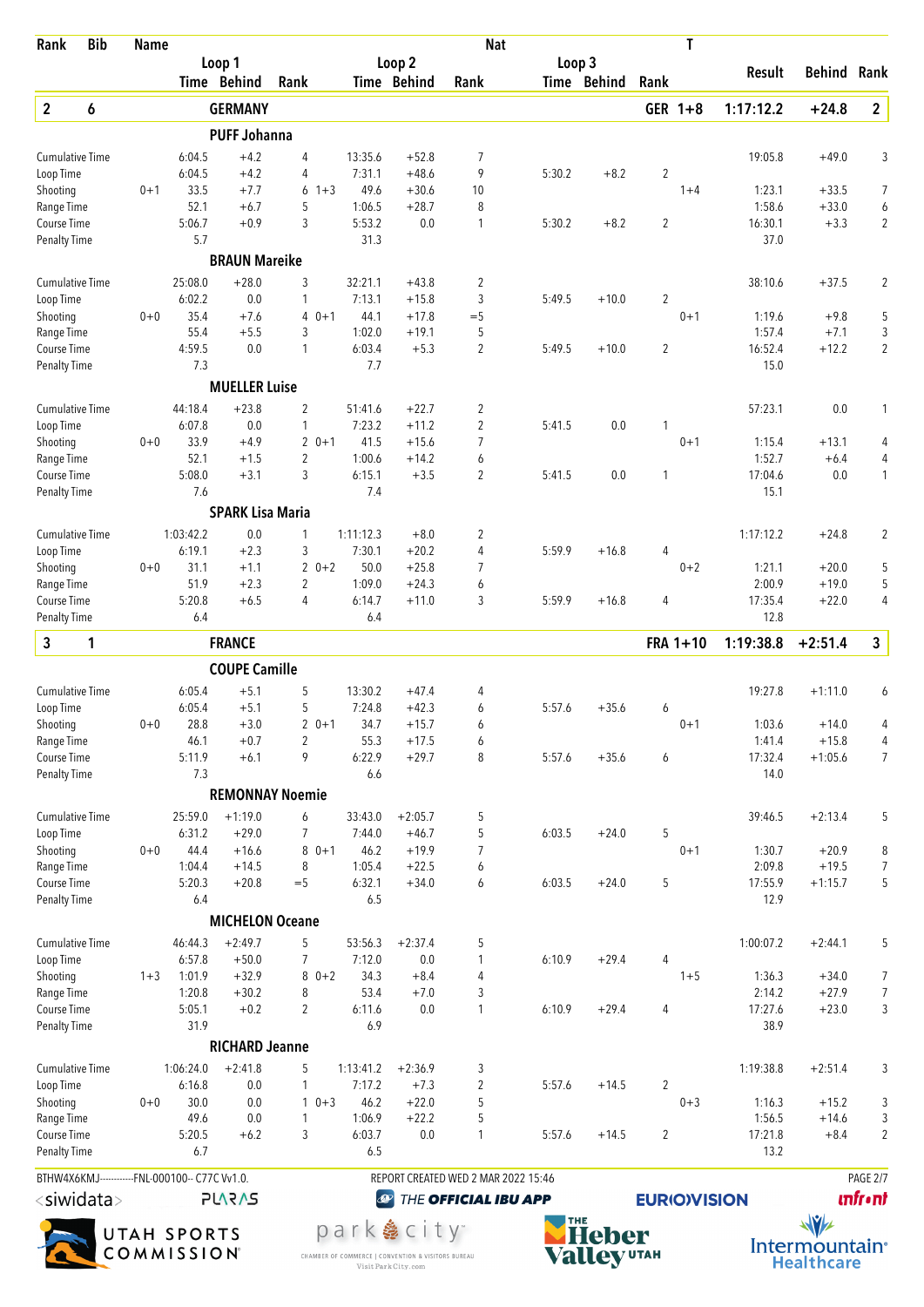| Rank                                                                                      | <b>Bib</b> | <b>Name</b> |                  |                        | <b>Nat</b>                 |                   |                           |                                     |        |              | T                   |            |                 |                    |                |
|-------------------------------------------------------------------------------------------|------------|-------------|------------------|------------------------|----------------------------|-------------------|---------------------------|-------------------------------------|--------|--------------|---------------------|------------|-----------------|--------------------|----------------|
|                                                                                           |            |             |                  | Loop 1                 |                            |                   | Loop <sub>2</sub>         |                                     | Loop 3 |              |                     |            | Result          | <b>Behind Rank</b> |                |
|                                                                                           |            |             |                  | Time Behind            | Rank                       |                   | Time Behind               | Rank                                |        | Time Behind  | Rank                |            |                 |                    |                |
| 4                                                                                         | 4          |             |                  | <b>NORWAY</b>          |                            |                   |                           |                                     |        |              | <b>NOR 0+8</b>      |            | 1:20:21.6       | $+3:34.2$          | 4              |
|                                                                                           |            |             |                  | <b>SKREDE Aasne</b>    |                            |                   |                           |                                     |        |              |                     |            |                 |                    |                |
| <b>Cumulative Time</b><br>Loop Time                                                       |            |             | 6:20.4<br>6:20.4 | $+20.1$<br>$+20.1$     | 9<br>9                     | 13:32.0<br>7:11.6 | $+49.2$<br>$+29.1$        | 6<br>3                              | 5:41.8 | $+19.8$      | 4                   |            | 19:13.8         | $+57.0$            | 4              |
| Shooting                                                                                  |            | $0 + 3$     | 51.0             | $+25.2$                | $11 \t 0+1$                | 38.9              | $+19.9$                   | $\overline{7}$                      |        |              |                     | $0 + 4$    | 1:29.9          | $+40.3$            | 9              |
| Range Time                                                                                |            |             | 1:07.9           | $+22.5$                | 10                         | 59.5              | $+21.7$                   | $\overline{7}$                      |        |              |                     |            | 2:07.4          | $+41.8$            | 8              |
| Course Time                                                                               |            |             | 5:06.3<br>6.2    | $+0.5$                 | $\overline{2}$             | 6:05.5            | $+12.3$                   | 4                                   | 5:41.8 | $+19.8$      | 4                   |            | 16:53.6<br>12.9 | $+26.8$            | $\overline{4}$ |
| <b>Penalty Time</b>                                                                       |            |             |                  | <b>KIRKEEIDE Maren</b> |                            | 6.6               |                           |                                     |        |              |                     |            |                 |                    |                |
| <b>Cumulative Time</b>                                                                    |            |             | 25:35.4          | $+55.4$                | 4                          | 33:12.5           | $+1:35.2$                 | 4                                   |        |              |                     |            | 39:02.9         | $+1:29.8$          | 4              |
| Loop Time                                                                                 |            |             | 6:21.6           | $+19.4$                | 3                          | 7:37.1            | $+39.8$                   | 4                                   | 5:50.4 | $+10.9$      | 3                   |            |                 |                    |                |
| Shooting                                                                                  |            | $0 + 0$     | 39.8             | $+12.0$                | $0 + 1$<br>6               | 52.6              | $+26.3$                   | 10                                  |        |              |                     | $0 + 1$    | 1:32.5          | $+22.7$            | 9              |
| Range Time                                                                                |            |             | 59.1             | $+9.2$                 | 6                          | 1:13.6            | $+30.7$                   | 9                                   |        |              |                     |            | 2:12.7          | $+22.4$            | 9              |
| <b>Course Time</b><br><b>Penalty Time</b>                                                 |            |             | 5:15.6<br>6.9    | $+16.1$                | 4                          | 6:16.1<br>7.4     | $+18.0$                   | 4                                   | 5:50.4 | $+10.9$      | 3                   |            | 17:22.1<br>14.3 | $+41.9$            | $\overline{4}$ |
|                                                                                           |            |             |                  | <b>DOKKEN Frida</b>    |                            |                   |                           |                                     |        |              |                     |            |                 |                    |                |
| <b>Cumulative Time</b>                                                                    |            |             | 45:20.6          | $+1:26.0$              | 4                          | 53:08.5           | $+1:49.6$                 | 4                                   |        |              |                     |            | 59:22.0         | $+1:58.9$          | 4              |
| Loop Time                                                                                 |            |             | 6:17.7           | $+9.9$                 | 3                          | 7:47.9            | $+35.9$                   | 4                                   | 6:13.5 | $+32.0$      | 5                   |            |                 |                    |                |
| Shooting                                                                                  |            | $0 + 0$     | 38.8             | $+9.8$                 | 5<br>$0 + 1$               | 37.2              | $+11.3$                   | 6                                   |        |              |                     | $0 + 1$    | 1:16.1          | $+13.8$            | 5              |
| Range Time                                                                                |            |             | 53.0             | $+2.4$                 | 3                          | 58.0              | $+11.6$                   | 5                                   |        |              |                     |            | 1:51.0          | $+4.7$             | 3              |
| Course Time<br><b>Penalty Time</b>                                                        |            |             | 5:17.9<br>6.8    | $+13.0$                | 5                          | 6:43.0<br>6.9     | $+31.4$                   | 5                                   | 6:13.5 | $+32.0$      | 5                   |            | 18:14.4<br>13.7 | $+1:09.8$          | 5              |
|                                                                                           |            |             |                  | <b>BAKKEN Maren</b>    |                            |                   |                           |                                     |        |              |                     |            |                 |                    |                |
| <b>Cumulative Time</b>                                                                    |            |             | 1:06:02.7        | $+2:20.5$              | 4                          | 1:13:50.5         | $+2:46.2$                 | 4                                   |        |              |                     |            | 1:20:21.6       | $+3:34.2$          | 4              |
| Loop Time                                                                                 |            |             | 6:40.7           | $+23.9$                | 6                          | 7:47.8            | $+37.9$                   | 5                                   | 6:31.1 | $+48.0$      | 7                   |            |                 |                    |                |
| Shooting                                                                                  |            | $0 + 2$     | 36.8             | $+6.8$                 | 4<br>$0 + 0$               | 24.2              | 0.0                       | 1                                   |        |              |                     | $0 + 2$    | 1:01.1          | 0.0                | 1              |
| Range Time                                                                                |            |             | 57.2             | $+7.6$                 | $=4$                       | 44.7              | 0.0                       | 1                                   |        |              |                     |            | 1:41.9          | 0.0                | 1              |
| Course Time<br><b>Penalty Time</b>                                                        |            |             | 5:36.0<br>7.4    | $+21.7$                | 6                          | 6:56.4<br>6.6     | $+52.7$                   | 6                                   | 6:31.1 | $+48.0$      | 7                   |            | 19:03.5<br>14.1 | $+1:50.1$          | 6              |
| 5                                                                                         | 3          |             |                  | <b>AUSTRIA</b>         |                            |                   |                           |                                     |        |              |                     | AUT 1+12   | 1:20:51.0       | $+4:03.6$          | 5              |
|                                                                                           |            |             |                  | <b>OSL Lisa</b>        |                            |                   |                           |                                     |        |              |                     |            |                 |                    |                |
|                                                                                           |            |             |                  |                        | 10                         |                   |                           | 9                                   |        |              |                     |            | 19:48.1         |                    | 8              |
| <b>Cumulative Time</b><br>Loop Time                                                       |            |             | 6:21.1<br>6:21.1 | $+20.8$<br>$+20.8$     | 10                         | 13:48.4<br>7:27.3 | $+1:05.6$<br>$+44.8$      | 8                                   | 5:59.7 | $+37.7$      | 7                   |            |                 | $+1:31.3$          |                |
| Shooting                                                                                  |            | $0 + 2$     | 46.7             | $+20.9$                | $90+3$                     | 45.6              | $+26.6$                   | 8                                   |        |              |                     | $0 + 5$    | 1:32.4          | $+42.8$            | 10             |
| Range Time                                                                                |            |             | 1:05.8           | $+20.4$                | 9                          | 1:07.7            | $+29.9$                   | 9                                   |        |              |                     |            | 2:13.5          | $+47.9$            | 10             |
| Course Time                                                                               |            |             | 5:08.3<br>7.0    | $+2.5$                 | 5                          | 6:12.4<br>7.1     | $+19.2$                   | 5                                   | 5:59.7 | $+37.7$      | 7                   |            | 17:20.4<br>14.1 | $+53.6$            | 5              |
| <b>Penalty Time</b>                                                                       |            |             |                  | <b>ROTHSCHOPF Lea</b>  |                            |                   |                           |                                     |        |              |                     |            |                 |                    |                |
| <b>Cumulative Time</b>                                                                    |            |             | 26:13.8          | $+1:33.8$              | 7                          | 33:11.8           | $+1:34.5$                 | 3                                   |        |              |                     |            | 38:51.3         | $+1:18.2$          | 3              |
| Loop Time                                                                                 |            |             | 6:25.7           | $+23.5$                | $=$ 5                      | 6:58.0            | $+0.7$                    | $\overline{\mathbf{c}}$             | 5:39.5 | $0.0\,$      | 1                   |            |                 |                    |                |
| Shooting                                                                                  |            | $0 + 2$     | 56.7             | $+28.9$                | $100 + 0$                  | 33.8              | $+7.5$                    | $\overline{2}$                      |        |              |                     | $0 + 2$    | 1:30.6          | $+20.8$            | 7              |
| Range Time                                                                                |            |             | 1:17.1           | $+27.2$                | 10                         | 53.3              | $+10.4$                   | $\overline{2}$                      |        |              |                     |            | 2:10.4          | $+20.1$            | $\, 8$         |
| Course Time<br><b>Penalty Time</b>                                                        |            |             | 5:02.6<br>6.0    | $+3.1$                 | $=2$                       | 5:58.1<br>6.5     | $0.0\,$                   | 1                                   | 5:39.5 | 0.0          | 1                   |            | 16:40.2<br>12.5 | 0.0                | $\mathbf{1}$   |
|                                                                                           |            |             |                  | <b>WAGNER Lara</b>     |                            |                   |                           |                                     |        |              |                     |            |                 |                    |                |
| <b>Cumulative Time</b>                                                                    |            |             | 45:01.0          | $+1:06.4$              | 3                          | 52:55.7           | $+1:36.8$                 | 3                                   |        |              |                     |            | 58:57.6         | $+1:34.5$          | 3              |
| Loop Time                                                                                 |            |             | 6:09.7           | $+1.9$                 | 2                          | 7:54.7            | $+42.7$                   | 5                                   | 6:01.9 | $+20.4$      | $\overline{2}$      |            |                 |                    |                |
| Shooting                                                                                  |            | $0 + 0$     | 36.9             | $+7.9$                 | 4<br>$0 + 2$               | 1:07.6            | $+41.7$                   | 9                                   |        |              |                     | $0 + 2$    | 1:44.6          | $+42.3$            | 9              |
| Range Time                                                                                |            |             | 57.3             | $+6.7$                 | 4                          | 1:29.2            | $+42.8$                   | 9                                   |        |              |                     |            | 2:26.5          | $+40.2$            | $\, 8$         |
| Course Time<br><b>Penalty Time</b>                                                        |            |             | 5:04.9<br>7.4    | 0.0                    | 1                          | 6:17.4<br>8.0     | $+5.8$                    | 3                                   | 6:01.9 | $+20.4$      | $\overline{2}$      |            | 17:24.2<br>15.5 | $+19.6$            | $\overline{2}$ |
|                                                                                           |            |             |                  |                        | <b>SCHREMPF Anna-maria</b> |                   |                           |                                     |        |              |                     |            |                 |                    |                |
| <b>Cumulative Time</b>                                                                    |            |             | 1:05:35.6        | $+1:53.4$              | 3                          | 1:14:33.7         | $+3:29.4$                 | 5                                   |        |              |                     |            | 1:20:51.0       | $+4:03.6$          | 5              |
| Loop Time                                                                                 |            |             | 6:38.0           | $+21.2$                | 5                          | 8:58.1            | $+1:48.2$                 | 9                                   | 6:17.3 | $+34.2$      | 5                   |            |                 |                    |                |
| Shooting                                                                                  |            | $0 + 0$     | 44.9             | $+14.9$                | $6 + 3$                    | 1:09.1            | $+44.9$                   | 9                                   |        |              |                     | $1 + 3$    | 1:54.0          | $+52.9$            | 8              |
| Range Time                                                                                |            |             | 1:05.0           | $+15.4$                | 7                          | 1:29.4            | $+44.7$                   | 9                                   |        |              |                     |            | 2:34.4          | $+52.5$            | 8              |
| Course Time<br>Penalty Time                                                               |            |             | 5:25.6<br>7.3    | $+11.3$                | 5                          | 6:50.7<br>38.0    | $+47.0$                   | 5                                   | 6:17.3 | $+34.2$      | 5                   |            | 18:33.6<br>45.4 | $+1:20.2$          | 5              |
|                                                                                           |            |             |                  |                        |                            |                   |                           | REPORT CREATED WED 2 MAR 2022 15:46 |        |              |                     |            |                 |                    | PAGE 3/7       |
| BTHW4X6KMJ------------FNL-000100-- C77C Vv1.0.<br><siwidata><br/><b>PLARAS</b></siwidata> |            |             |                  |                        | $\bigcirc$                 |                   | THE OFFICIAL IBU APP      |                                     |        |              | <b>EURIO)VISION</b> |            |                 | <b>unfront</b>     |                |
|                                                                                           |            |             |                  |                        |                            |                   |                           | THE                                 |        |              |                     | $\sqrt{v}$ |                 |                    |                |
|                                                                                           |            |             | UTAH SPORTS      |                        |                            |                   | park  e city <sup>-</sup> |                                     |        | <b>Heber</b> |                     |            |                 |                    |                |



I<br>CHAMBER OF COMMERCE | CONVENTION & VISITORS BUREAU<br>Visit Park City.com



Intermountain\*<br>Healthcare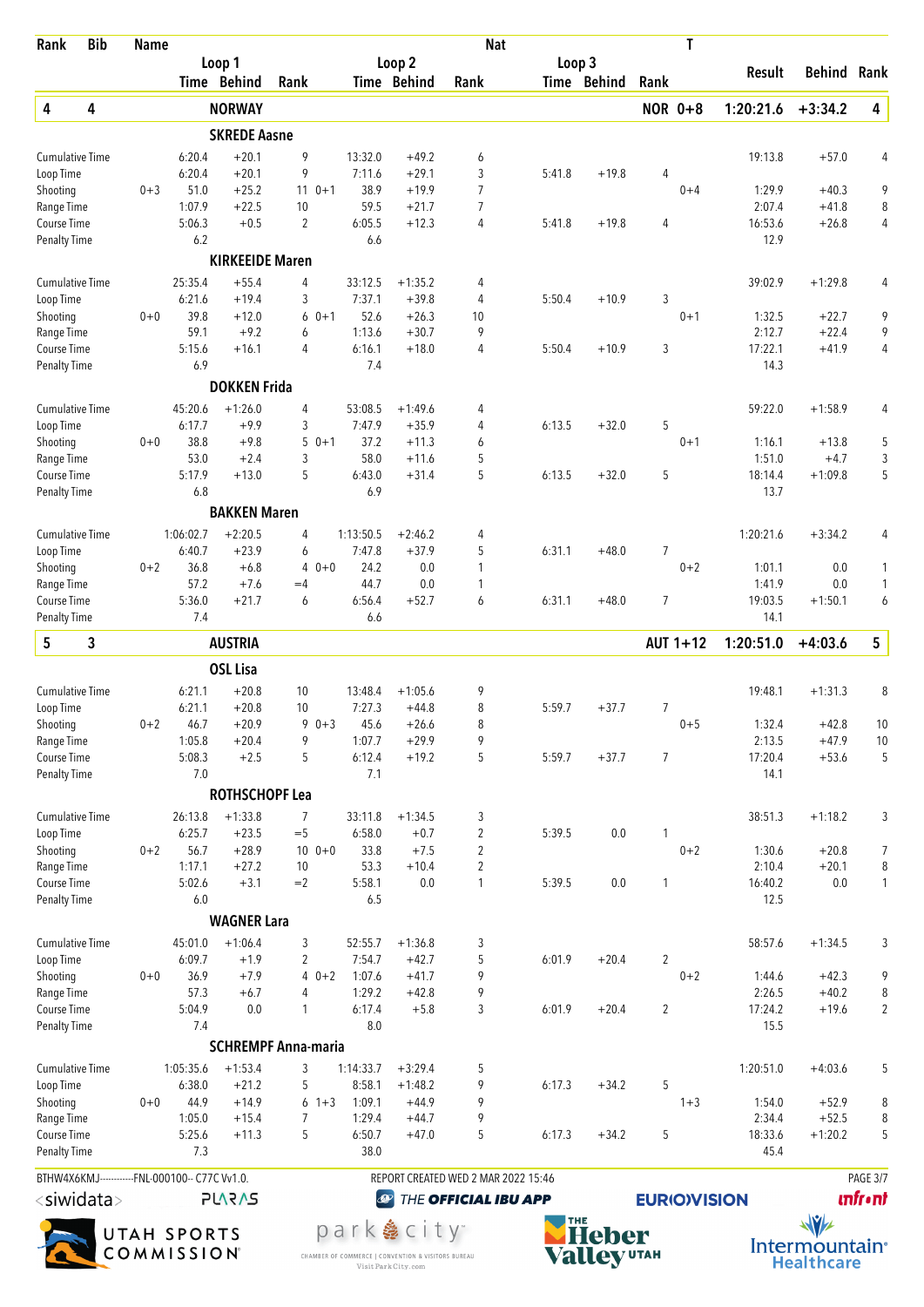| Rank                                | <b>Bib</b>              | <b>Name</b>                                                     |                   | T<br><b>Nat</b>               |                |         |                   |                           |                                     |            |              |                     |                   |                      |                         |
|-------------------------------------|-------------------------|-----------------------------------------------------------------|-------------------|-------------------------------|----------------|---------|-------------------|---------------------------|-------------------------------------|------------|--------------|---------------------|-------------------|----------------------|-------------------------|
|                                     |                         |                                                                 |                   | Loop 1                        |                |         |                   | Loop 2                    |                                     | Loop 3     |              |                     | Result            | <b>Behind Rank</b>   |                         |
|                                     |                         |                                                                 |                   | Time Behind                   | Rank           |         |                   | Time Behind               | Rank                                |            | Time Behind  | Rank                |                   |                      |                         |
| 6                                   | $\overline{\mathbf{z}}$ |                                                                 |                   | <b>SWEDEN</b>                 |                |         |                   |                           |                                     |            |              | SWE 0+12            | 1:22:52.1         | $+6:04.7$            | 6                       |
|                                     |                         |                                                                 |                   | <b>SKOLD Alva</b>             |                |         |                   |                           |                                     |            |              |                     |                   |                      |                         |
| <b>Cumulative Time</b><br>Loop Time |                         |                                                                 | 6:19.8<br>6:19.8  | $+19.5$<br>$+19.5$            | 8<br>8         |         | 14:22.1<br>8:02.3 | $+1:39.3$<br>$+1:19.8$    | 10<br>10                            | 6:36.7     | $+1:14.7$    | 10                  | 20:58.8           | $+2:42.0$            | 10                      |
| Shooting                            |                         | $0 + 2$                                                         | 41.1              | $+15.3$                       | 8              | $0 + 2$ | 46.4              | $+27.4$                   | 9                                   |            |              | $0 + 4$             | 1:27.5            | $+37.9$              | 8                       |
| Range Time                          |                         |                                                                 | 1:01.3            | $+15.9$                       | 8              |         | 1:09.5            | $+31.7$                   | 10                                  |            |              |                     | 2:10.8            | $+45.2$              | 9                       |
| Course Time                         |                         |                                                                 | 5:11.5            | $+5.7$                        | 8              |         | 6:45.6            | $+52.4$                   | 10                                  | 6:36.7     | $+1:14.7$    | 10                  | 18:33.8           | $+2:07.0$            | 10                      |
| <b>Penalty Time</b>                 |                         |                                                                 | 7.0               |                               |                |         | 7.2               |                           |                                     |            |              |                     | 14.2              |                      |                         |
|                                     |                         |                                                                 |                   | <b>SKALE Bente</b>            |                |         |                   |                           |                                     |            |              |                     |                   |                      |                         |
| <b>Cumulative Time</b><br>Loop Time |                         |                                                                 | 27:37.1<br>6:38.3 | $+2:57.1$<br>$+36.1$          | 10<br>8        |         | 35:25.9<br>7:48.8 | $+3:48.6$<br>$+51.5$      | 10<br>6                             | 6:11.0     | $+31.5$      | 6                   | 41:36.9           | $+4:03.8$            | 8                       |
| Shooting                            |                         | $0 + 1$                                                         | 44.0              | $+16.2$                       |                | $70+2$  | 37.4              | $+11.1$                   | 3                                   |            |              | $0 + 3$             | 1:21.5            | $+11.7$              | 6                       |
| Range Time                          |                         |                                                                 | 1:01.9            | $+12.0$                       | 7              |         | 59.0              | $+16.1$                   | 3                                   |            |              |                     | 2:00.9            | $+10.6$              | 4                       |
| Course Time                         |                         |                                                                 | 5:30.3            | $+30.8$                       | 8              |         | 6:43.7            | $+45.6$                   | $\overline{7}$                      | 6:11.0     | $+31.5$      | 6                   | 18:25.0           | $+1:44.8$            | 6                       |
| <b>Penalty Time</b>                 |                         |                                                                 | 6.0               |                               |                |         | 6.1               |                           |                                     |            |              |                     | 12.1              |                      |                         |
|                                     |                         |                                                                 |                   | <b>HEIJDENBERG Anna-karin</b> |                |         |                   |                           |                                     |            |              |                     |                   |                      |                         |
| <b>Cumulative Time</b>              |                         |                                                                 | 48:22.0           | $+4:27.4$<br>$+37.3$          | 8<br>5         |         | 56:31.6<br>8:09.6 | $+5:12.7$                 | 8                                   | 6:35.0     |              |                     | 1:03:06.6         | $+5:43.5$            | 7                       |
| Loop Time<br>Shooting               |                         | $0 + 1$                                                         | 6:45.1<br>36.2    | $+7.2$                        |                | $30+1$  | 41.8              | $+57.6$<br>$+15.9$        | 6<br>8                              |            | $+53.5$      | 6<br>$0 + 2$        | 1:18.0            | $+15.7$              | 6                       |
| Range Time                          |                         |                                                                 | 57.8              | $+7.2$                        | 5              |         | 1:04.1            | $+17.7$                   | 8                                   |            |              |                     | 2:01.9            | $+15.6$              | 6                       |
| Course Time                         |                         |                                                                 | 5:40.2            | $+35.3$                       | $\overline{7}$ |         | 6:58.1            | $+46.5$                   | 6                                   | 6:35.0     | $+53.5$      | 6                   | 19:13.3           | $+2:08.7$            | 6                       |
| <b>Penalty Time</b>                 |                         |                                                                 | 7.0               |                               |                |         | 7.3               |                           |                                     |            |              |                     | 14.4              |                      |                         |
|                                     |                         |                                                                 |                   | <b>ANDERSSON Sara</b>         |                |         |                   |                           |                                     |            |              |                     |                   |                      |                         |
| <b>Cumulative Time</b>              |                         |                                                                 | 1:09:24.0         | $+5:41.8$                     | 6              |         | 1:16:52.9         | $+5:48.6$                 | 6                                   |            |              |                     | 1:22:52.1         | $+6:04.7$            | 6                       |
| Loop Time                           |                         |                                                                 | 6:17.4            | $+0.6$                        | 2              |         | 7:28.9            | $+19.0$                   | 3                                   | 5:59.2     | $+16.1$      | 3                   |                   |                      |                         |
| Shooting<br>Range Time              |                         | $0 + 1$                                                         | 37.5<br>56.4      | $+7.5$<br>$+6.8$              | 3              | $50+2$  | 42.8<br>1:03.6    | $+18.6$<br>$+18.9$        | 4<br>4                              |            |              | $0 + 3$             | 1:20.4<br>2:00.0  | $+19.3$<br>$+18.1$   | 4<br>4                  |
| Course Time                         |                         |                                                                 | 5:14.3            | 0.0                           | 1              |         | 6:18.3            | $+14.6$                   | 4                                   | 5:59.2     | $+16.1$      | 3                   | 17:31.8           | $+18.4$              | 3                       |
| <b>Penalty Time</b>                 |                         |                                                                 | 6.7               |                               |                |         | 6.9               |                           |                                     |            |              |                     | 13.6              |                      |                         |
| 7                                   | 5                       |                                                                 |                   | <b>SWITZERLAND</b>            |                |         |                   |                           |                                     |            |              | SUI 0+7             | 1:26:05.8         | $+9:18.4$            | $\overline{\mathbf{z}}$ |
|                                     |                         |                                                                 |                   | <b>MEIER Lea</b>              |                |         |                   |                           |                                     |            |              |                     |                   |                      |                         |
| <b>Cumulative Time</b>              |                         |                                                                 | 6:01.5            | $+1.2$                        | 2              |         | 12:54.8           | $+12.0$                   | 2                                   |            |              |                     | 18:16.8           | 0.0                  | 1                       |
| Loop Time                           |                         |                                                                 | 6:01.5            | $+1.2$                        | $\overline{2}$ |         | 6:53.3            | $+10.8$                   | $\overline{2}$                      | 5:22.0     | 0.0          | 1                   |                   |                      |                         |
| Shooting                            |                         | $0+0$                                                           | 34.9<br>47.9      | $+9.1$<br>$+2.5$              | 4              | $70+1$  | 29.5<br>49.5      | $+10.5$<br>$+11.7$        | 3<br>3                              |            |              | $0 + 1$             | 1:04.4<br>1:37.4  | $+14.8$<br>$+11.8$   | 5<br>3                  |
| Range Time<br>Course Time           |                         |                                                                 | 5:07.4            | $+1.6$                        | 4              |         | 5:57.4            | $+4.2$                    | $\overline{2}$                      | 5:22.0     | 0.0          | 1                   | 16:26.8           | 0.0                  | $\mathbf{1}$            |
| <b>Penalty Time</b>                 |                         |                                                                 | 6.2               |                               |                |         | 6.3               |                           |                                     |            |              |                     | 12.5              |                      |                         |
|                                     |                         |                                                                 |                   | <b>KOENIG Seraina</b>         |                |         |                   |                           |                                     |            |              |                     |                   |                      |                         |
| <b>Cumulative Time</b>              |                         |                                                                 | 25:01.0           | $+21.0$                       | 2              |         | 33:48.7           | $+2:11.4$                 | 7                                   |            |              |                     | 40:53.7           | $+3:20.6$            | 7                       |
| Loop Time                           |                         |                                                                 | 6:44.2            | $+42.0$                       | 9              |         | 8:47.7            | $+1:50.4$                 | 10                                  | 7:05.0     | $+1:25.5$    | 9                   |                   |                      |                         |
| Shooting                            |                         | $0 + 0$                                                         | 35.3              | $+7.5$                        |                | $30+2$  | 44.1              | $+17.8$                   | $=$ 5                               |            |              | $0 + 2$             | 1:19.5            | $+9.7$               | 4                       |
| Range Time<br>Course Time           |                         |                                                                 | 55.6<br>5:40.6    | $+5.7$<br>$+41.1$             | 4<br>10        |         | 1:08.5<br>7:31.3  | $+25.6$<br>$+1:33.2$      | $\overline{7}$<br>10                | 7:05.0     | $+1:25.5$    | 9                   | 2:04.1<br>20:16.9 | $+13.8$<br>$+3:36.7$ | 6<br>9                  |
| <b>Penalty Time</b>                 |                         |                                                                 | 7.9               |                               |                |         | 7.8               |                           |                                     |            |              |                     | 15.7              |                      |                         |
|                                     |                         |                                                                 |                   | <b>NAGER Alessia</b>          |                |         |                   |                           |                                     |            |              |                     |                   |                      |                         |
| <b>Cumulative Time</b>              |                         |                                                                 | 47:52.0           | $+3:57.4$                     | 7              |         | 56:28.5           | $+5:09.6$                 | 7                                   |            |              |                     | 1:03:41.5         | $+6:18.4$            | 8                       |
| Loop Time                           |                         |                                                                 | 6:58.3            | $+50.5$                       | 8              |         | 8:36.5            | $+1:24.5$                 | 8                                   | 7:13.0     | $+1:31.5$    | 9                   |                   |                      |                         |
| Shooting                            |                         | $0 + 0$                                                         | 29.0              | 0.0                           |                | $10+1$  | 33.3              | $+7.4$                    | 3                                   |            |              | $0 + 1$             | 1:02.3            | 0.0                  | 1                       |
| Range Time                          |                         |                                                                 | 50.6              | 0.0                           | 1              |         | 57.0              | $+10.6$                   | 4                                   |            |              |                     | 1:47.6            | $+1.3$               | $\sqrt{2}$              |
| Course Time<br><b>Penalty Time</b>  |                         |                                                                 | 6:01.0<br>6.7     | $+56.1$                       | 9              |         | 7:32.1<br>7.4     | $+1:20.5$                 | 9                                   | 7:13.0     | $+1:31.5$    | 9                   | 20:46.1<br>14.1   | $+3:41.5$            | 9                       |
|                                     |                         |                                                                 |                   | <b>RIETVELD Ronja</b>         |                |         |                   |                           |                                     |            |              |                     |                   |                      |                         |
| <b>Cumulative Time</b>              |                         |                                                                 | 1:10:48.6         | $+7:06.4$                     | 7              |         | 1:19:44.6         | $+8:40.3$                 | 8                                   |            |              |                     | 1:26:05.8         | $+9:18.4$            | 7                       |
| Loop Time                           |                         |                                                                 | 7:07.1            | $+50.3$                       | 7              |         | 8:56.0            | $+1:46.1$                 | 8                                   | 6:21.2     | $+38.1$      | 6                   |                   |                      |                         |
| Shooting                            |                         | $0 + 0$                                                         | 33.5              | $+3.5$                        |                | $30+3$  | 1:02.7            | $+38.5$                   | 8                                   |            |              | $0 + 3$             | 1:36.3            | $+35.2$              | 7                       |
| Range Time                          |                         |                                                                 | 57.2              | $+7.6$                        | $=4$           |         | 1:28.0            | $+43.3$                   | 8                                   |            |              |                     | 2:25.2            | $+43.3$              | 7                       |
| Course Time<br>Penalty Time         |                         |                                                                 | 6:02.8<br>7.0     | $+48.5$                       | 8              |         | 7:21.1<br>6.9     | $+1:17.4$                 | 8                                   | 6:21.2     | $+38.1$      | 6                   | 19:45.1<br>14.0   | $+2:31.7$            | $\overline{7}$          |
|                                     |                         |                                                                 |                   |                               |                |         |                   |                           | REPORT CREATED WED 2 MAR 2022 15:46 |            |              |                     |                   |                      | PAGE 4/7                |
|                                     |                         | BTHW4X6KMJ------------FNL-000100-- C77C Vv1.0.<br><b>PLARAS</b> |                   |                               |                |         | $\bigcirc$        |                           | THE OFFICIAL IBU APP                |            |              | <b>EURIO)VISION</b> |                   |                      | <b>unfr</b> •nt         |
| <siwidata></siwidata>               |                         |                                                                 |                   |                               |                |         |                   |                           |                                     | <b>THE</b> |              |                     | $\sqrt{v}$        |                      |                         |
|                                     |                         |                                                                 | UTAH SPORTS       |                               |                |         |                   | park  e city <sup>-</sup> |                                     |            | <b>Heber</b> |                     |                   |                      |                         |





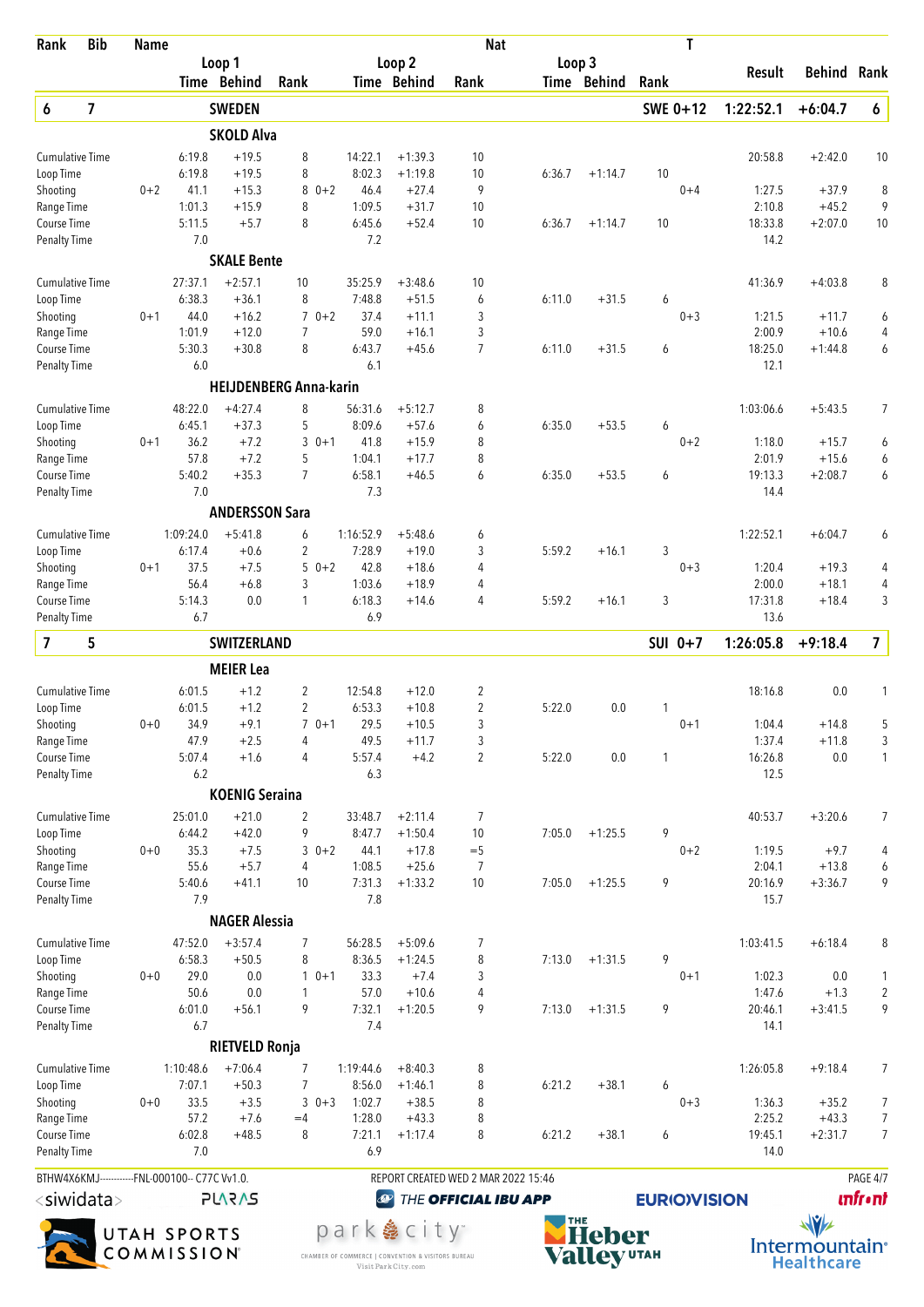| Rank                                                                                      | <b>Bib</b> | <b>Name</b> |                  |                                  | T<br><b>Nat</b>            |                   |                         |                                     |        |              |                     |                       |                      |                     |
|-------------------------------------------------------------------------------------------|------------|-------------|------------------|----------------------------------|----------------------------|-------------------|-------------------------|-------------------------------------|--------|--------------|---------------------|-----------------------|----------------------|---------------------|
|                                                                                           |            |             |                  | Loop 1<br>Time Behind            |                            |                   | Loop 2<br>Time Behind   |                                     | Loop 3 | Time Behind  |                     | Result                | <b>Behind Rank</b>   |                     |
|                                                                                           |            |             |                  |                                  | Rank                       |                   |                         | Rank                                |        |              | Rank                |                       |                      |                     |
| $\pmb{8}$                                                                                 | 10         |             |                  | <b>CANADA</b>                    |                            |                   |                         |                                     |        |              | CAN 2+11            | 1:26:36.4             | $+9:49.0$            | 8                   |
|                                                                                           |            |             |                  | <b>PEIFFER Benita</b><br>$+25.4$ |                            |                   |                         |                                     |        |              |                     |                       |                      | 9                   |
| <b>Cumulative Time</b><br>Loop Time                                                       |            |             | 6:25.7<br>6:25.7 | $+25.4$                          | 11<br>11                   | 13:42.7<br>7:17.0 | $+59.9$<br>$+34.5$      | 8<br>5                              | 6:13.2 | $+51.2$      | 8                   | 19:55.9               | $+1:39.1$            |                     |
| Shooting                                                                                  |            | $0 + 2$     | 49.0             | $+23.2$                          | $10 \t 0+0$                | 31.2              | $+12.2$                 | 5                                   |        |              | $0 + 2$             | 1:20.3                | $+30.7$              | 6                   |
| Range Time                                                                                |            |             | 1:10.4           | $+25.0$                          | 11                         | 53.3              | $+15.5$                 | 5                                   |        |              |                     | 2:03.7                | $+38.1$              | $\overline{7}$      |
| Course Time<br><b>Penalty Time</b>                                                        |            |             | 5:09.4<br>5.8    | $+3.6$                           | 6                          | 6:16.9<br>6.8     | $+23.7$                 | $\overline{7}$                      | 6:13.2 | $+51.2$      | 8                   | 17:39.5<br>12.7       | $+1:12.7$            | 8                   |
|                                                                                           |            |             |                  | <b>PARADIS Pascale</b>           |                            |                   |                         |                                     |        |              |                     |                       |                      |                     |
| <b>Cumulative Time</b>                                                                    |            |             | 26:21.6          | $+1:41.6$                        | 8                          | 34:27.2           | $+2:49.9$               | 8                                   |        |              |                     | 40:38.6               | $+3:05.5$            | 6                   |
| Loop Time                                                                                 |            |             | 6:25.7           | $+23.5$                          | $=$ 5                      | 8:05.6            | $+1:08.3$               | 8                                   | 6:11.4 | $+31.9$      | 7                   |                       |                      |                     |
| Shooting                                                                                  |            | $0 + 0$     | 27.8             | 0.0                              | $10+2$                     | 49.2              | $+22.9$                 | 8                                   |        |              | $0 + 2$             | 1:17.0                | $+7.2$               | $\overline{c}$      |
| Range Time<br><b>Course Time</b>                                                          |            |             | 49.9<br>5:27.9   | 0.0<br>$+28.4$                   | 1<br>$\overline{7}$        | 1:11.7<br>6:46.2  | $+28.8$<br>$+48.1$      | 8<br>8                              | 6:11.4 | $+31.9$      | $\overline{7}$      | 2:01.6<br>18:25.5     | $+11.3$<br>$+1:45.3$ | 5<br>$\overline{7}$ |
| <b>Penalty Time</b>                                                                       |            |             | 7.8              |                                  |                            | 7.6               |                         |                                     |        |              |                     | 15.4                  |                      |                     |
|                                                                                           |            |             |                  |                                  | <b>SHERRINGTON Jenna</b>   |                   |                         |                                     |        |              |                     |                       |                      |                     |
| <b>Cumulative Time</b>                                                                    |            |             | 47:25.1          | $+3:30.5$                        | 6                          | 55:35.6           | $+4:16.7$               | 6                                   |        |              |                     | 1:02:38.8             | $+5:15.7$            | 6                   |
| Loop Time                                                                                 |            |             | 6:46.5           | $+38.7$                          | 6                          | 8:10.5            | $+58.5$                 | $\overline{7}$                      | 7:03.2 | $+1:21.7$    | 8                   |                       |                      |                     |
| Shooting                                                                                  |            | $0 + 2$     | 44.9             | $+15.9$                          | $70+0$                     | 25.9              | 0.0                     | 1                                   |        |              | $0 + 2$             | 1:10.9                | $+8.6$               | 3                   |
| Range Time<br>Course Time                                                                 |            |             | 1:06.6<br>5:33.0 | $+16.0$<br>$+28.1$               | 7<br>6                     | 50.4<br>7:12.5    | $+4.0$<br>$+1:00.9$     | $\overline{2}$<br>8                 | 7:03.2 | $+1:21.7$    | 8                   | 1:57.0<br>19:48.7     | $+10.7$<br>$+2:44.1$ | 5<br>8              |
| <b>Penalty Time</b>                                                                       |            |             | 6.8              |                                  |                            | 7.6               |                         |                                     |        |              |                     | 14.5                  |                      |                     |
|                                                                                           |            |             |                  | <b>ROUSSEAU Shilo</b>            |                            |                   |                         |                                     |        |              |                     |                       |                      |                     |
| <b>Cumulative Time</b>                                                                    |            |             | 1:11:03.5        | $+7:21.3$                        | 8                          | 1:19:43.4         | $+8:39.1$               | $\overline{7}$                      |        |              |                     | 1:26:36.4             | $+9:49.0$            | 8                   |
| Loop Time                                                                                 |            |             | 8:24.7           | $+2:07.9$                        | 9                          | 8:39.9            | $+1:30.0$               | 6                                   | 6:53.0 | $+1:09.9$    | 8                   |                       |                      |                     |
| Shooting                                                                                  |            | $2 + 3$     | 1:08.4           | $+38.4$                          | $90+2$                     | 48.5              | $+24.3$                 | 6                                   |        |              | $2 + 5$             | 1:57.0                | $+55.9$              | 9                   |
| Range Time                                                                                |            |             | 1:31.2<br>5:48.5 | $+41.6$                          | 9<br>7                     | 1:13.4<br>7:19.6  | $+28.7$                 | 7<br>$\overline{7}$                 |        |              |                     | 2:44.6<br>20:01.1     | $+1:02.7$            | 9                   |
| Course Time<br><b>Penalty Time</b>                                                        |            |             | 1:04.9           | $+34.2$                          |                            | 6.9               | $+1:15.9$               |                                     | 6:53.0 | $+1:09.9$    | 8                   | 1:11.8                | $+2:47.7$            | 8                   |
| 9                                                                                         | 9          |             |                  | <b>FINLAND</b>                   |                            |                   |                         |                                     |        |              | $FIN 2+10$          | $1:29:27.2 + 12:39.8$ |                      | 9                   |
|                                                                                           |            |             |                  |                                  | <b>KERANEN Noora Kaisa</b> |                   |                         |                                     |        |              |                     |                       |                      |                     |
| <b>Cumulative Time</b>                                                                    |            |             | 6:04.4           | $+4.1$                           | 3                          | 13:30.7           | $+47.9$                 | 5                                   |        |              |                     | 19:47.9               | $+1:31.1$            | $\overline{7}$      |
| Loop Time                                                                                 |            |             | 6:04.4           | $+4.1$                           | 3                          | 7:26.3            | $+43.8$                 | $\overline{7}$                      | 6:17.2 | $+55.2$      | 9                   |                       |                      |                     |
| Shooting                                                                                  |            | $0+0$       | 25.8             | 0.0                              | $0 + 1$                    | 28.2              | $+9.2$                  | $\overline{c}$                      |        |              | $0 + 1$             | 54.0                  | $+4.4$               | 2                   |
| Range Time                                                                                |            |             | 45.4             | 0.0<br>$+6.9$                    | $\mathbf{1}$<br>10         | 49.4              | $+11.6$<br>$+37.2$      | 2<br>9                              |        |              | 9                   | 1:34.8                | $+9.2$               | $\overline{2}$<br>9 |
| Course Time<br><b>Penalty Time</b>                                                        |            |             | 5:12.7<br>6.3    |                                  |                            | 6:30.4<br>6.4     |                         |                                     | 6:17.2 | $+55.2$      |                     | 18:00.3<br>12.7       | $+1:33.5$            |                     |
|                                                                                           |            |             |                  |                                  | <b>LUKKARINEN Nenna</b>    |                   |                         |                                     |        |              |                     |                       |                      |                     |
| <b>Cumulative Time</b>                                                                    |            |             | 26:37.0          | $+1:57.0$                        | 9                          | 35:04.8           | $+3:27.5$               | 9                                   |        |              |                     | 41:37.1               | $+4:04.0$            | 9                   |
| Loop Time                                                                                 |            |             | 6:49.1           | $+46.9$                          | 10                         | 8:27.8            | $+1:30.5$               | 9                                   | 6:32.3 | $+52.8$      | 8                   |                       |                      |                     |
| Shooting                                                                                  |            | $0 + 0$     | 31.0             | $+3.2$                           | $20+1$                     | 38.7              | $+12.4$                 | 4                                   |        |              | $0 + 1$             | 1:09.8                | 0.0                  | 1                   |
| Range Time                                                                                |            |             | 51.1             | $+1.2$                           | $\overline{2}$             | 1:00.2            | $+17.3$                 | 4                                   |        |              |                     | 1:51.3                | $+1.0$               | $\sqrt{2}$          |
| Course Time<br><b>Penalty Time</b>                                                        |            |             | 5:51.3<br>6.7    | $+51.8$                          | 11                         | 7:20.3<br>7.3     | $+1:22.2$               | 9                                   | 6:32.3 | $+52.8$      | 8                   | 19:43.9<br>14.0       | $+3:03.7$            | 8                   |
|                                                                                           |            |             |                  | LEINAMO Sonja                    |                            |                   |                         |                                     |        |              |                     |                       |                      |                     |
| <b>Cumulative Time</b>                                                                    |            |             | 49:15.6          | $+5:21.0$                        | 9                          | 59:07.5           | $+7:48.6$               | 9                                   |        |              |                     | 1:05:44.1             | $+8:21.0$            | 9                   |
| Loop Time                                                                                 |            |             | 7:38.5           | $+1:30.7$                        | 9                          | 9:51.9            | $+2:39.9$               | 9                                   | 6:36.6 | $+55.1$      | 7                   |                       |                      |                     |
| Shooting                                                                                  |            | $0 + 3$     | 1:19.7           | $+50.7$                          | $10 \t2+3$                 | 1:09.1            | $+43.2$                 | 10                                  |        |              | $2 + 6$             | 2:28.8                | $+1:26.5$            | 10                  |
| Range Time                                                                                |            |             | 1:43.1           | $+52.5$                          | 10                         | 1:33.3            | $+46.9$                 | 10                                  |        |              |                     | 3:16.4                | $+1:30.1$            | $10$                |
| Course Time<br><b>Penalty Time</b>                                                        |            |             | 5:48.9<br>6.5    | $+44.0$                          | 8                          | 7:07.0<br>1:11.6  | $+55.4$                 | 7                                   | 6:36.6 | $+55.1$      | 7                   | 19:32.5<br>1:18.1     | $+2:27.9$            | 7                   |
|                                                                                           |            |             |                  |                                  | <b>IRVANKOSKI Emilia</b>   |                   |                         |                                     |        |              |                     |                       |                      |                     |
| <b>Cumulative Time</b>                                                                    |            |             | 1:13:22.7        | $+9:40.5$                        | 9                          |                   | $1:22:09.3$ +11:05.0    | 9                                   |        |              |                     | 1:29:27.2             | $+12:39.8$           | 9                   |
| Loop Time                                                                                 |            |             | 7:38.6           | $+1:21.8$                        | 8                          | 8:46.6            | $+1:36.7$               | 7                                   | 7:17.9 | $+1:34.8$    | 9                   |                       |                      |                     |
| Shooting                                                                                  |            | $0 + 2$     | 1:04.6           | $+34.6$                          | 8<br>$0 + 0$               | 28.8              | $+4.6$                  | $\overline{2}$                      |        |              | $0 + 2$             | 1:33.5                | $+32.4$              | 6                   |
| Range Time                                                                                |            |             | 1:26.9           | $+37.3$                          | 8                          | 56.0              | $+11.3$                 | 3                                   |        |              |                     | 2:22.9                | $+41.0$              | 6                   |
| Course Time<br>Penalty Time                                                               |            |             | 6:04.6<br>7.1    | $+50.3$                          | 9                          | 7:42.5<br>8.0     | $+1:38.8$               | 9                                   | 7:17.9 | $+1:34.8$    | 9                   | 21:05.0<br>15.2       | $+3:51.6$            | 9                   |
|                                                                                           |            |             |                  |                                  |                            |                   |                         | REPORT CREATED WED 2 MAR 2022 15:46 |        |              |                     |                       |                      | PAGE 5/7            |
| BTHW4X6KMJ------------FNL-000100-- C77C Vv1.0.<br><siwidata><br/><b>PLARAS</b></siwidata> |            |             |                  |                                  |                            | $\bigcirc$        |                         | THE OFFICIAL IBU APP                |        |              | <b>EURIO)VISION</b> |                       |                      | <b>unfront</b>      |
|                                                                                           |            |             |                  |                                  |                            |                   |                         |                                     | THE    |              |                     | $\sqrt{v}$            |                      |                     |
|                                                                                           |            |             | UTAH SPORTS      |                                  |                            |                   | park  city <sup>®</sup> |                                     |        | <b>Heber</b> |                     |                       |                      |                     |



CHAMBER OF COMMERCE | CONVENTION & VISITORS BUREAU<br>Visit Park City.com



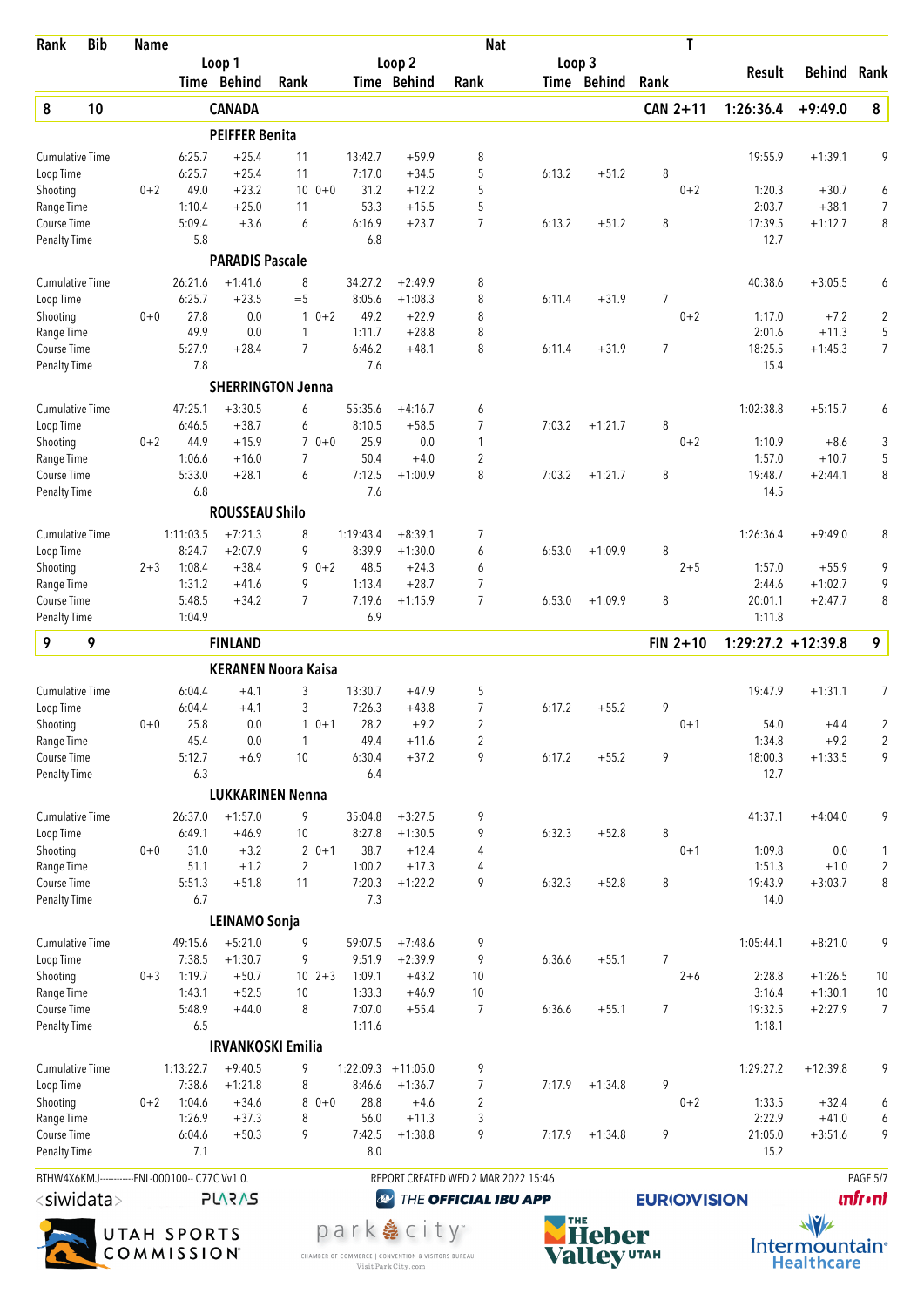| Rank                                                                         | <b>Bib</b> | <b>Name</b> |         |                       |                         |         |             | <b>Nat</b>     |        |             |            | T       |         |               |      |
|------------------------------------------------------------------------------|------------|-------------|---------|-----------------------|-------------------------|---------|-------------|----------------|--------|-------------|------------|---------|---------|---------------|------|
|                                                                              |            |             | Loop 1  |                       |                         |         | Loop 2      |                | Loop 3 |             |            |         |         | <b>Behind</b> | Rank |
|                                                                              |            |             |         | Time Behind           | Rank                    |         | Time Behind | Rank           |        | Time Behind | Rank       |         | Result  |               |      |
| 10                                                                           | 11         |             |         | <b>UNITED STATES</b>  |                         |         |             |                |        |             | <b>USA</b> |         | LAP     |               | 10   |
|                                                                              |            |             |         | <b>STERTZ Emma</b>    |                         |         |             |                |        |             |            |         |         |               |      |
| <b>Cumulative Time</b>                                                       |            |             | 6:16.6  | $+16.3$               | $\overline{7}$          | 14:49.0 | $+2:06.2$   | 11             |        |             |            |         | 21:39.6 | $+3:22.8$     | 11   |
| Loop Time                                                                    |            |             | 6:16.6  | $+16.3$               | $\overline{7}$          | 8:32.4  | $+1:49.9$   | 11             | 6:50.6 | $+1:28.6$   | 11         |         |         |               |      |
| Shooting                                                                     |            | $0 + 0$     | 33.2    | $+7.4$                | $50+2$                  | 1:04.5  | $+45.5$     | 11             |        |             |            | $0 + 2$ | 1:37.7  | $+48.1$       | 11   |
| Range Time                                                                   |            |             | 56.9    | $+11.5$               | $\overline{7}$          | 1:25.4  | $+47.6$     | 11             |        |             |            |         | 2:22.3  | $+56.7$       | 11   |
| Course Time                                                                  |            |             | 5:13.5  | $+7.7$                | 11                      | 7:00.7  | $+1:07.5$   | 11             | 6:50.6 | $+1:28.6$   | 11         |         | 19:04.8 | $+2:38.0$     | 11   |
| Penalty Time                                                                 |            |             | 6.1     |                       |                         | 6.2     |             |                |        |             |            |         | 12.4    |               |      |
|                                                                              |            |             |         |                       | <b>MADIGAN Margaret</b> |         |             |                |        |             |            |         |         |               |      |
| <b>Cumulative Time</b>                                                       |            |             | 28:47.8 | $+4:07.8$             | 11                      | 38:24.3 | $+6:47.0$   | 11             |        |             |            |         | 45:45.5 | $+8:12.4$     | 10   |
| Loop Time                                                                    |            |             | 7:08.2  | $+1:06.0$             | 11                      | 9:36.5  | $+2:39.2$   | 11             | 7:21.2 | $+1:41.7$   | 10         |         |         |               |      |
| Shooting                                                                     |            | $0 + 2$     | 1:03.3  | $+35.5$               | $110+1$                 | 49.8    | $+23.5$     | 9              |        |             |            | $0 + 3$ | 1:53.2  | $+43.4$       | 11   |
| Range Time                                                                   |            |             | 1:28.2  | $+38.3$               | 11                      | 1:16.0  | $+33.1$     | 10             |        |             |            |         | 2:44.2  | $+53.9$       | 11   |
| Course Time                                                                  |            |             | 5:32.1  | $+32.6$               | 9                       | 8:12.2  | $+2:14.1$   | 11             | 7:21.2 | $+1:41.7$   | 10         |         | 21:05.5 | $+4:25.3$     | 10   |
| <b>Penalty Time</b>                                                          |            |             | 7.8     |                       |                         | 8.2     |             |                |        |             |            |         | 16.1    |               |      |
|                                                                              |            |             |         | <b>WILSON Helen</b>   |                         |         |             |                |        |             |            |         |         |               |      |
| <b>Cumulative Time</b>                                                       |            |             | 54:45.5 | $+10:50.9$            | 10                      |         |             |                |        |             |            |         |         |               |      |
| Loop Time                                                                    |            |             | 9:00.0  | $+2:52.2$             | 10                      |         |             |                |        |             |            |         |         |               |      |
| Shooting                                                                     |            | $2 + 3$     | 1:06.8  | $+37.8$               | 9<br>$0 + 0$            | 35.3    | $+9.4$      | 5              |        |             |            | $2 + 3$ | 1:42.1  | $+39.8$       | 8    |
| Range Time                                                                   |            |             | 1:29.7  | $+39.1$               | 9                       | 1:03.2  | $+16.8$     | $\overline{7}$ |        |             |            |         | 2:32.9  | $+46.6$       | 9    |
| Course Time                                                                  |            |             | 6:19.5  | $+1:14.6$             | 10                      | 8:21.9  | $+2:10.3$   | 10             |        |             |            |         |         |               |      |
| Penalty Time                                                                 |            |             | 1:10.7  |                       |                         |         |             |                |        |             |            |         |         |               |      |
|                                                                              |            |             |         | <b>BOULEY Cheresa</b> |                         |         |             |                |        |             |            |         |         |               |      |
| <b>Cumulative Time</b><br>Loop Time<br>Shooting<br>Range Time<br>Course Time |            |             |         |                       | 10                      |         |             | 10             |        |             |            |         |         |               | 10   |
| <b>Penalty Time</b>                                                          |            |             |         |                       |                         |         |             |                |        |             |            |         |         |               |      |